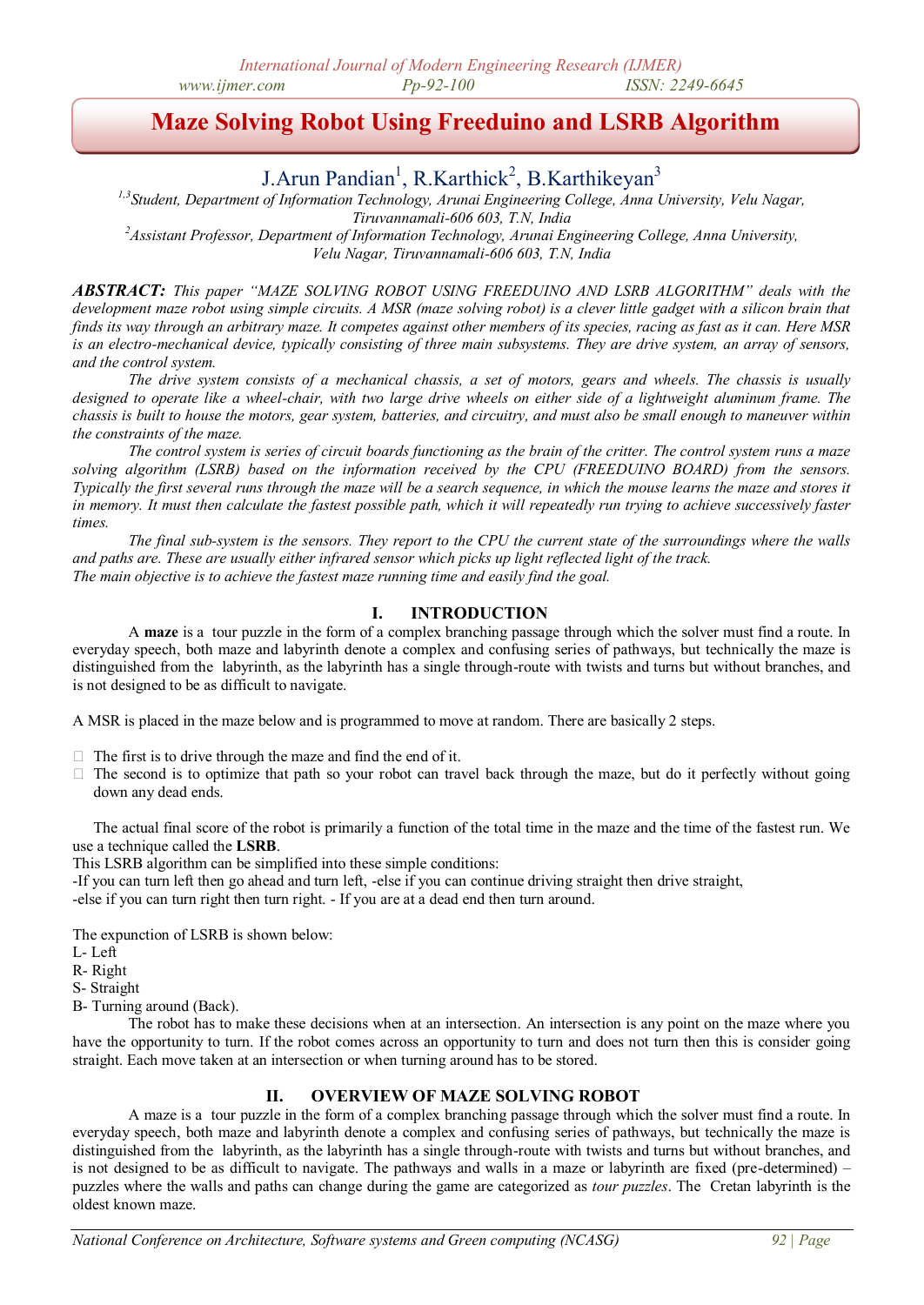The robot consists of Analog sensor array (5 Reflection sensors), the freeduino board must stay centered within the base wood to prevent compounding errors in distance and damages with the obstacles.

Controlling the motors is responsible for safely moving the wireless robot through the internet. There are four motors with a RPM of 120 per min, because to carry a weight of about 250gm. (board and battery)

In order to ensure that the robot is not slipping and to avoid collision with the obstacles, the motors are controlled with Reflection sensor. The shaft encoders (built into the motors) read in the speed of the wheels and send this data to the motor control code that adjusts the speed of each wheel. And according to our needs, we can make use of it to control the speed of the motors.

The chases need to carry the board, circuits, sensors and batteries. And the chases are designed to turn 90 and 180. If the and track branching or ending are available in the routing make the decision based on the algorithms and the detected final path is to be stored in to the registers in the atmega8/168/328. The programs are transfers using uart or usb data cable.

## **III. COMPONENT DESCRIPTIONS**



The Freeduino is an open source microcontroller board based on the ATmega8/168/328.It has 14 digital input/output pins (of which 6 can be used as PWM outputs), 6 analog inputs, a 16 MHz crystal oscillator, a USB connection, a power jack, an ICSP header, and a reset button. By plugging in a USB cable into the Freeduino, we can be able to upload the programs to the microcontroller. And also by providing the External adapter to the Freeduino, we can activate the Freeduino board.

#### **3.2 ANALOG SENSOR ARRAY:**

**3.1 FREEDUINO BOARD:** 

The reflectivity of infrared light varies with the color and distance of the reflecting surface. According to this principle, Grove - Infrared Reflective Sensor utilizes a RPR220 reflective photo sensor module to detect color and distance. When a light-colored object approaches, the signal intensity received by infrared reflective sensor increases and the indicator LED on board turns red. When a dark-colored object approaches, the intensity decreases and the LED turns off. This sensor is a basic and widely used part in applications such as line-following cars, rotary speed detection, auto data logging on utility meters or other situations where color or distance contrast is sharp.

#### **3.3 MOTOR DRIVER SYSTEM**



The robot uses DC electric motors, and in order to control and drive them, a system incorporating a power converter/regulator is needed. The power from the chassis(External) battery must be translated to the 12V needed by the DC motors, and regulated in such a way as to provide speed, acceleration, and directional control to the robot. L293D is a dual H-Bridge motor driver, so with one IC we can interface two DC motors which can be controlled in both clockwise and counter clockwise direction. L293D has output current of 600mA and peak output current of 1.2A per channel. Moreover for protection of circuit from back EMF output diodes are included within the IC. The output supply (VCC2) has a wide range from 4.5V to 36V, which has made L293D a best choice for DC motor driver.

#### **Specifications**

- $\Box$  Supply Voltage Range 12V
- $\Box$  36V Output current capability per driver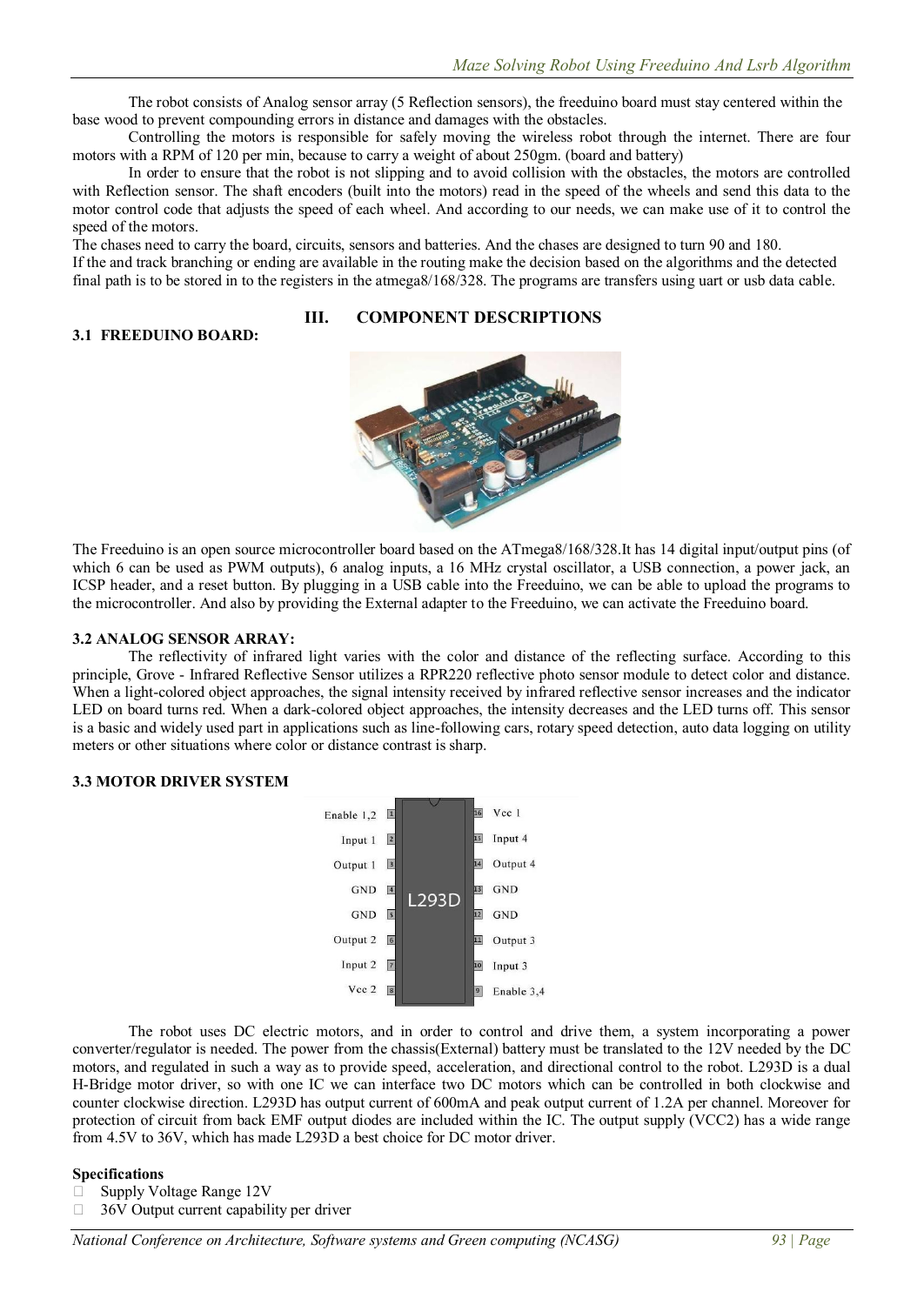- $\Box$  Separate Input-logic supply
- □ It can drive small DC-geared motors, bipolar stepper motor.
- □ Pulsed Current 1.2-A Per Driver
- **Thermal Shutdown**
- $\Box$  High-Noise-Immunity Inputs

#### **Applications**

DC and stepper motor drives

□ Position and velocity servomechanisms

## **IV. LSRB ALGORITHMS**:

The LSRB algorithms is processed calculating the shortest path of the robot the given below The LSSRB process the two steps are 1.searching, 2.travelling.

At first we see the searching process of the LSRB Algorithms. the diagrams is the sample of the processing the LSRB.

The first diagram is denotes the starting point and the first decision based on the LSRB priority so the robot is choosing the left side. Second decision Value has been stored in the register. The first decision diagram is shown below,



In the second diagrams is denoted the after processing of the first decision and the next decision is taken to the back side because there are no more options are available and the second decision Value has been stored in the register. The second decision diagram is shown below,



In the Third diagrams is denoted the after processing of the second decision and the next decision is taken to the left side because there are no more options are available and the second decision Value has been stored in the register. The third decision diagram is shown below,



In the Fourth diagrams is denoted the after processing of the third decision and the next decision is taken to the left side because there are no more options are available and the fourth decision Value has been stored in the register. The fourth decision diagram is shown below,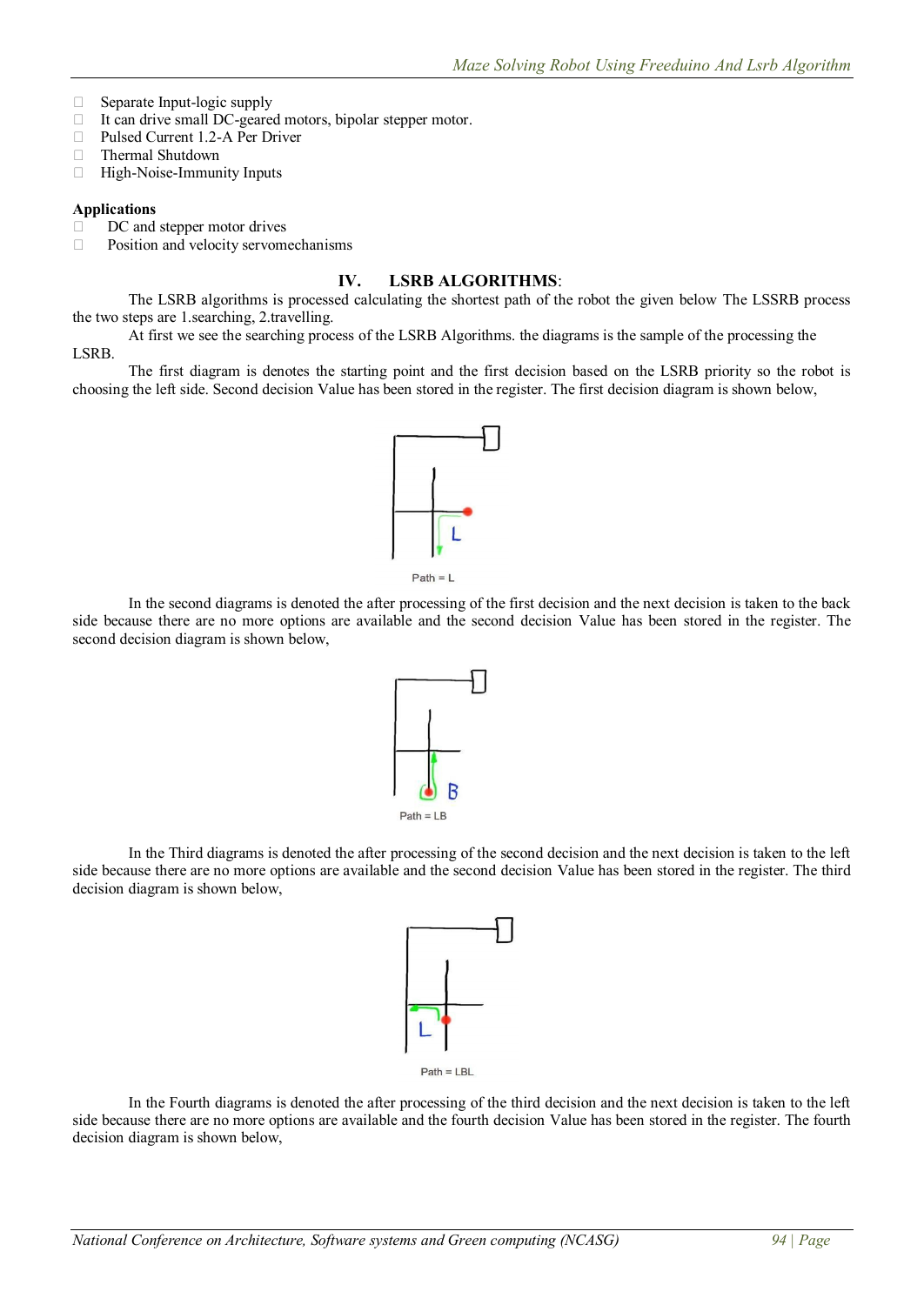

In the fifth diagrams is denoted the after processing of the fourth decision and the next decision is taken to the back side because there are no more options are available and the fifth decision Value has been stored in the register. The fifth decision diagram is shown below,



In the sixth diagrams is denoted the after processing of the fifth decision and the next decision is taken to the straight side because there are no more options are available and the sixth decision Value has been stored in the register. The sixth decision diagram is shown below,



In the seventh diagrams is denoted the after processing of the sixth decision and the next decision is taken to the right side because there are no more options are available and the seventh decision Value has been stored in the register. The seventh decision diagram is shown below, After the seventh step the searching processes will be finished and the finally the "LBLLBSR" value is stored in to the register.

Second process is the travelling processes. This process is performing the robot to go the destination without any searching and using shortest path.

The travelling is simplify the register value using the following equation and shorted and follow the value of the register the equations are shown below,

- $LBR = B$  $LBS = R$
- $RBL = B$
- $SBL = R$
- $SBS = B$
- $LBL = S$

The register value is shorted from using the eqations and the final register value is "SRR".diagram is shown belows

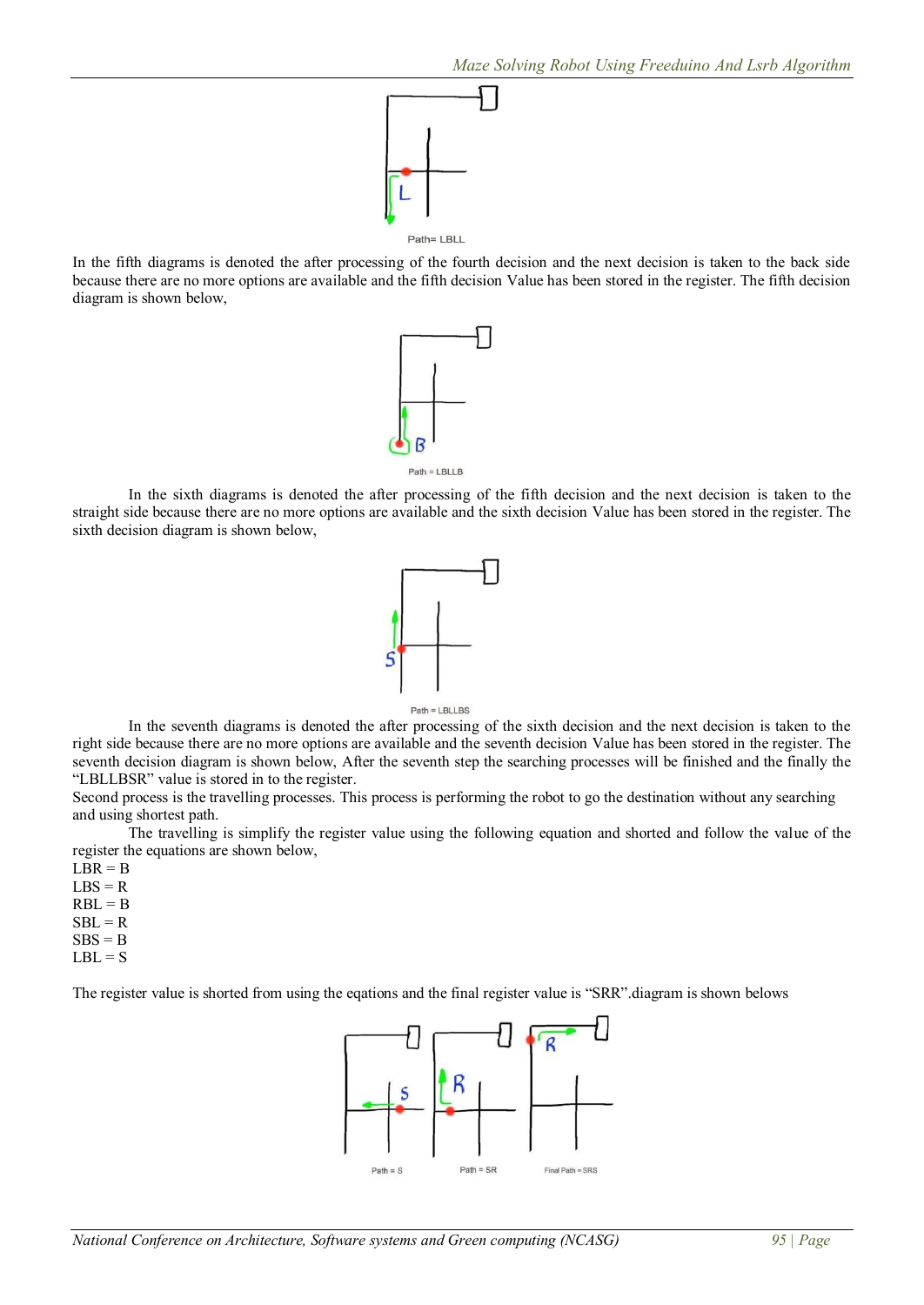## **V. CONNECTIONS AND INTERFACING:**

In the Freeduino board solder a 9 pin strip of female headers on the left side of the board from pins labeled "5v" to "A0". This will mate with the sensor plug later. Solder a 4 pin strip of female headers on the right side of the board from pins labeled "D5" to "D8". These pins will be used to control the motor controller. Finally solder a 2 pin strip of female headers on the front right of the board on the GND and 5V pins. These will supply power to the motor controller.

You can ignore the fact that the motor controller and top deck in the photos. We will get to those.

The sensor array bolts onto the front of the robot using #2 bolts. The pin on the far left of the sensor is GND and gets wired to GND on the Freeduino. The second most left pin is Vcc and it gets wired to the 5V pin on the Freeduino. The pins labeled 6-1 on the analog sensor get wired to the Freeduino analog pins from 5-0. So pin 6 on the sensor gets wired to the Freeduino analog pin 5, pin 5 of the sensor gets wired to the Freeduino analog pin 4, etc.

Next wire the mtor controller up. I have a labeled diagram in the photos. Looking at the last photo, I have the motor on the bottom of the picture connected to the what I have labeled as "M1-A" and "M1-B". These are the outputs of the motor controller for the first motor. I have the motor in the top of the last photo connected to what I have labeled as "M2-A" and "M2-B". These are the outputs of the motor controller for the second motor. Now time for the inputs of the motor controller. The Freeduino digital output 7 gets wired to what I have labeled as "In 1A". This is the first input of the first motor. The Freeduino digital output 6 gets wired to what I have labeled as "In 1B". This is the second input of the first motor. The Freeduino digital output 5 gets wired to what I have labeled as "In 2A". This is the first input of the second motor. The Freeduino digital output 8 gets wired to what I have labeled as "In 2B". This is the second input of the second motor.Finally Power and ground get connected to the Freeduino 's 5v and Gnd pins at the front of the board. In the picture I have the wires attached but not plugged in yet.As you can see I also went ahead and used some of the #2 nuts and bolts to bolt down the ball caster and Freeduino.

#### **VI. THE PROGRAM:**

The Embedded C language program is used to code the LSRB Algorithms on the FREEDUINO board and the sketch language is also used to develop the Freeduino programming code, compile, executing and transfer the program we use Arduino software application.

Given diagrm is sample programe in Arduino software.

The LSRB program complete code is to be shown below and the code is edit, compile and transfer the program using Arduino application the program sample is shown below,

*#define leftCenterSensor 3 #define leftNearSensor 4 #define leftFarSensor 5*

| #define                  |   |
|--------------------------|---|
| rightCenterSensor        | 2 |
| #define                  |   |
| rightNearSensor          | 1 |
| #define rightFarSensor 0 |   |
| #define                  |   |
| leftMotor1<br>7          |   |
| #define                  |   |
| leftMotor2<br>h          |   |

```
#define rightMotor1 5 #define rightMotor2 8 #define led 13
int leftCenterReading; int leftNearReading; int leftFarReading;
int rightCenterReading; int rightNearReading; int rightFarReading; int leftNudge;
int replaystage; int rightNudge; char path[30] = {}; int pathLength; int readLength; void setup(){
pinMode(leftCenterSensor, INPUT); pinMode(leftNearSensor, INPUT); pinMode(leftFarSensor, INPUT); 
pinMode(rightCenterSensor, INPUT); pinMode(rightNearSensor, INPUT); pinMode(rightFarSensor, INPUT); 
pinMode(leftMotor1, OUTPUT); pinMode(leftMotor2, OUTPUT); pinMode(rightMotor1, OUTPUT); 
pinMode(rightMotor2, OUTPUT);
pinMode(led, OUTPUT); digitalWrite(led, HIGH); delay(1000);
}
```
*void loop(){ readSensors(); if(leftFarReading<200 && rightFarReading<200 && (leftCenterReading>200 || rightCenterReading>200) ){ straight(); } else{ leftHandWall();*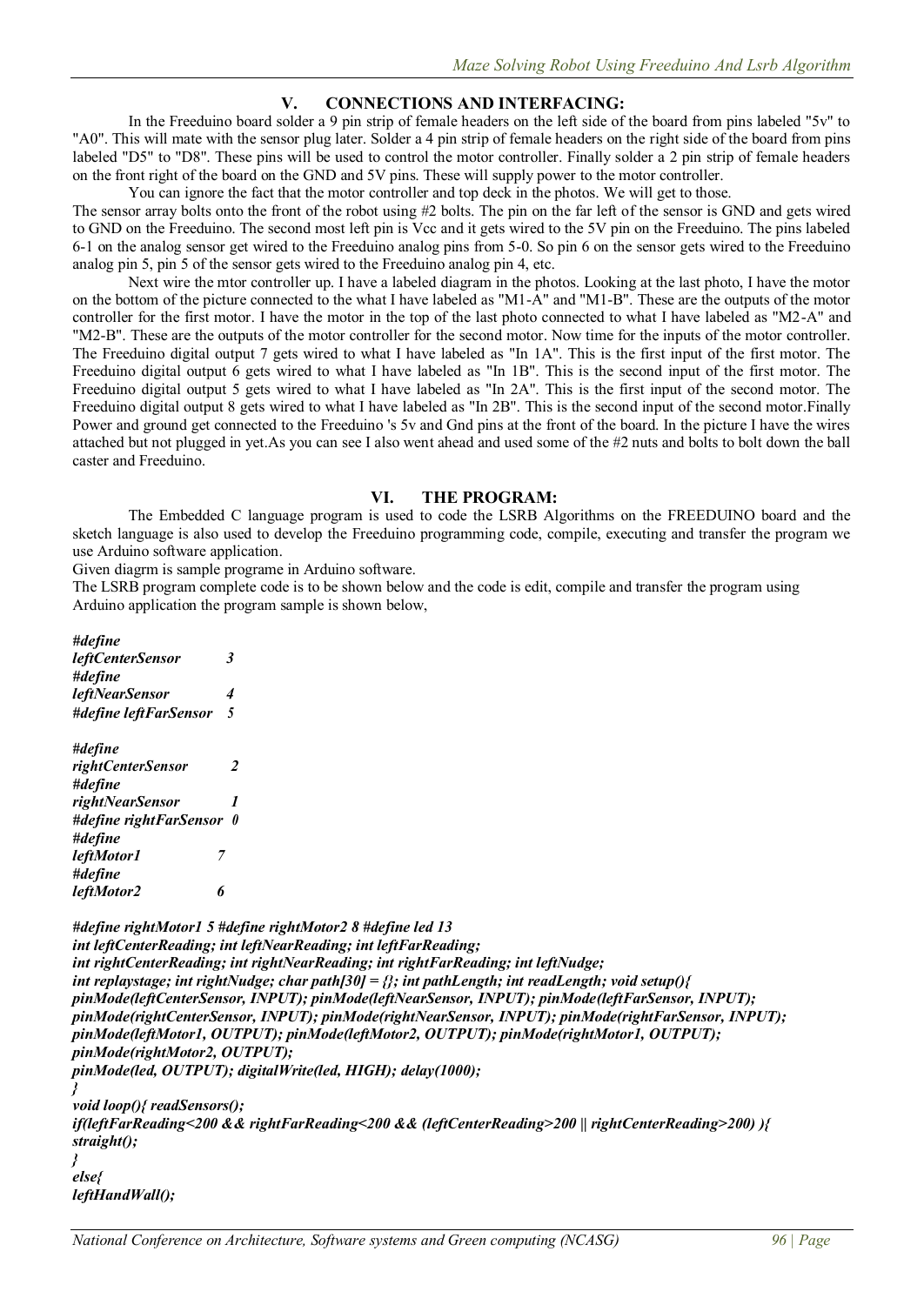```
}
}
void readSensors(){
leftCenterReading = analogRead(leftCenterSensor); leftNearReading = analogRead(leftNearSensor); leftFarReading =
analogRead(leftFarSensor); rightCenterReading = analogRead(rightCenterSensor); rightNearReading = 
analogRead(rightNearSensor); rightFarReading = analogRead(rightFarSensor);
}
void leftHandWall(){
if(leftFarReading>200 && rightFarReading>200){ digitalWrite(leftMotor1, HIGH); digitalWrite(leftMotor2, LOW); 
digitalWrite(rightMotor1, HIGH); digitalWrite(rightMotor2, LOW);
delay(170);
readSensors();
if(leftFarReading>200 || rightFarReading>200){ done();
}
if(leftFarReading<200 && rightFarReading<200){ turnLeft();
}
}
if(leftFarReading>200){ digitalWrite(leftMotor1, HIGH); digitalWrite(leftMotor2, LOW); digitalWrite(rightMotor1, 
HIGH); digitalWrite(rightMotor2, LOW); delay(170);
readSensors();
if(leftFarReading<200 && rightFarReading<200){ turnLeft();
}
else{
done();
}
}
if(rightFarReading>200){
digitalWrite(leftMotor1, HIGH); delay(2000);
digitalWrite(leftMotor2, LOW); replay();
digitalWrite(rightMotor1, HIGH); }
digitalWrite(rightMotor2, LOW);
delay(30);
readSensors(); void turnLeft(){
if(leftFarReading>200){ while(analogRead(rightCenterSensor)>200||analogRead(l
delay(140); eftCenterSensor)>200){
readSensors(); digitalWrite(leftMotor1, LOW);
if(rightFarReading>200 && leftFarReading>200){ digitalWrite(leftMotor2, HIGH);
done(); digitalWrite(rightMotor1, HIGH);
        } digitalWrite(rightMotor2, LOW);
else{ delay(2);
turnLeft(); digitalWrite(leftMotor1, LOW);
return; digitalWrite(leftMotor2, LOW);
        } digitalWrite(rightMotor1, LOW);
        } digitalWrite(rightMotor2, LOW);
delay(140); delay(1);
readSensors(); }
if(leftFarReading<200 && leftCenterReading<200 && while(analogRead(rightCenterSensor)<200){
rightCenterReading<200 && rightFarReading<200){digitalWrite(leftMotor1, LOW);
turnRight(); digitalWrite(leftMotor2, HIGH);
return; digitalWrite(rightMotor1, HIGH);
        } digitalWrite(rightMotor2, LOW);
path[pathLength]='S'; delay(2);
pathLength++; digitalWrite(leftMotor1, LOW);
if(path[pathLength-2]=='B'){ digitalWrite(leftMotor2, LOW);
shortPath(); digitalWrite(rightMotor1, LOW);
} digitalWrite(rightMotor2, LOW);
straight(); delay(1);
} }
readSensors(); if(replaystage==0){
if(leftFarReading<200 && leftCenterReading<200 && path[pathLength]='L';
rightCenterReading<200 && rightFarReading<200 &&pathLength++;
leftNearReading<200 && rightNearReading<200){ if(path[pathLength-2]=='B'){
```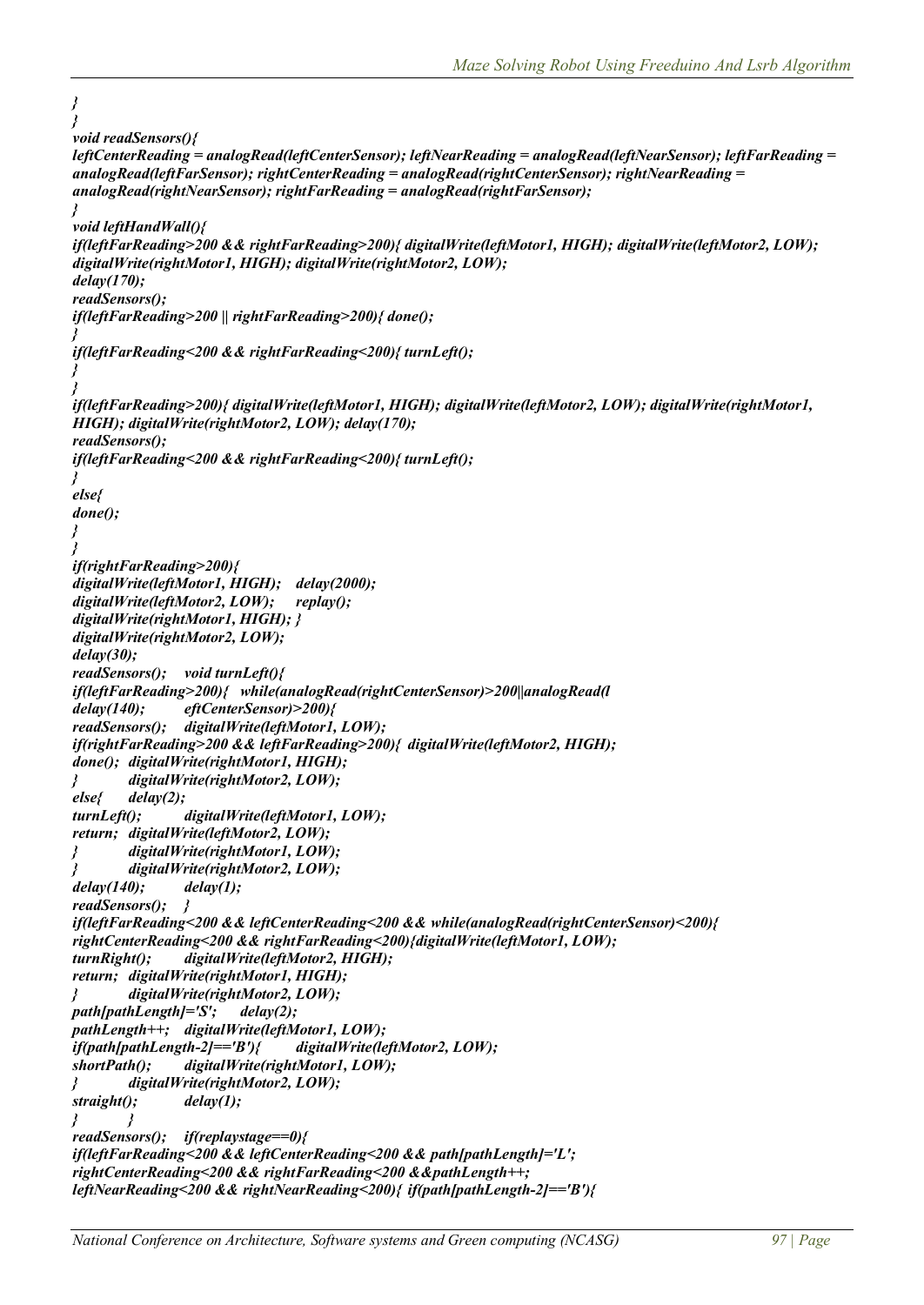```
turnAround(); shortPath();
       } }
} }
void done(){ }
digitalWrite(leftMotor1, LOW); void turnRight(){
digitalWrite(leftMotor2, LOW); while(analogRead(rightCenterSensor)>200){
digitalWrite(rightMotor1, LOW); digitalWrite(leftMotor1, HIGH);
digitalWrite(rightMotor2, LOW); digitalWrite(leftMotor2, LOW);
replaystage=1; digitalWrite(rightMotor1, LOW);
                       digitalWrite(rightMotor2, HIGH);pathLength++; delay(2);
while(analogRead(leftFarSensor)>200){ digitalWrite(leftMotor1, LOW);
digitalWrite(led, LOW); digitalWrite(leftMotor2, LOW);
delay(150); digitalWrite(rightMotor1, LOW);
digitalWrite(led, HIGH); digitalWrite(rightMotor2, LOW);
delay(150); delay(1);
} }
while(analogRead(rightCenterSensor)<200){ digitalWrite(leftMotor1, LOW);
digitalWrite(leftMotor1, HIGH); digitalWrite(leftMotor2, LOW);
digitalWrite(leftMotor2, LOW); digitalWrite(rightMotor1, HIGH);
digitalWrite(rightMotor1, LOW); digitalWrite(rightMotor2, LOW);
digitalWrite(rightMotor2, HIGH); delay(7);
delay(2); return;
digitalWrite(leftMotor1, LOW); }
digitalWrite(leftMotor2, LOW); digitalWrite(leftMotor1, HIGH);
digitalWrite(rightMotor1, LOW); digitalWrite(leftMotor2, LOW);
digitalWrite(rightMotor2, LOW); digitalWrite(rightMotor1, HIGH);
delay(1); digitalWrite(rightMotor2, LOW);
} delay(4);
while(analogRead(leftCenterSensor)<200){ digitalWrite(leftMotor1, LOW);
digitalWrite(leftMotor1, HIGH); digitalWrite(leftMotor2, LOW);
digitalWrite(leftMotor2, LOW); digitalWrite(rightMotor1, LOW);
digitalWrite(rightMotor1, LOW); digitalWrite(rightMotor2, LOW);
digitalWrite(rightMotor2, HIGH); delay(1);
delay(2);
digitalWrite(leftMotor1, LOW); }
digitalWrite(leftMotor2, LOW);
digitalWrite(rightMotor1, LOW); void turnAround(){
digitalWrite(rightMotor2, LOW); digitalWrite(leftMotor1, HIGH);
delay(1); digitalWrite(leftMotor2, LOW);
        } digitalWrite(rightMotor1, HIGH);
if(replaystage==0){ digitalWrite(rightMotor2, LOW);
path[pathLength]='R'; delay(150);
pathLength++; while(analogRead(leftCenterSensor)<200){
if(path[pathLength-2]=='B'){ digitalWrite(leftMotor1, LOW);
shortPath(); digitalWrite(leftMotor2, HIGH);
        } digitalWrite(rightMotor1, HIGH);
} digitalWrite(rightMotor2, LOW);
} delay(2);
void straight(){ digitalWrite(leftMotor1, LOW);
if(analogRead(leftCenterSensor)<200){ digitalWrite(leftMotor2, LOW);
digitalWrite(leftMotor1, HIGH); digitalWrite(rightMotor1, LOW);
digitalWrite(leftMotor2, LOW); digitalWrite(rightMotor2, LOW);
digitalWrite(rightMotor1, HIGH); delay(1);
digitalWrite(rightMotor2, LOW); }
delay(2); path[pathLength]='B';
digitalWrite(leftMotor1, HIGH); pathLength++;
digitalWrite(leftMotor2, LOW); straight();
digitalWrite(rightMotor1, LOW); }
digitalWrite(rightMotor2, LOW); void shortPath(){
delay(7); int shortDone=0;
return; if(path[pathLength-3]=='L' && path[pathLength-
        } 1]=='R'){
```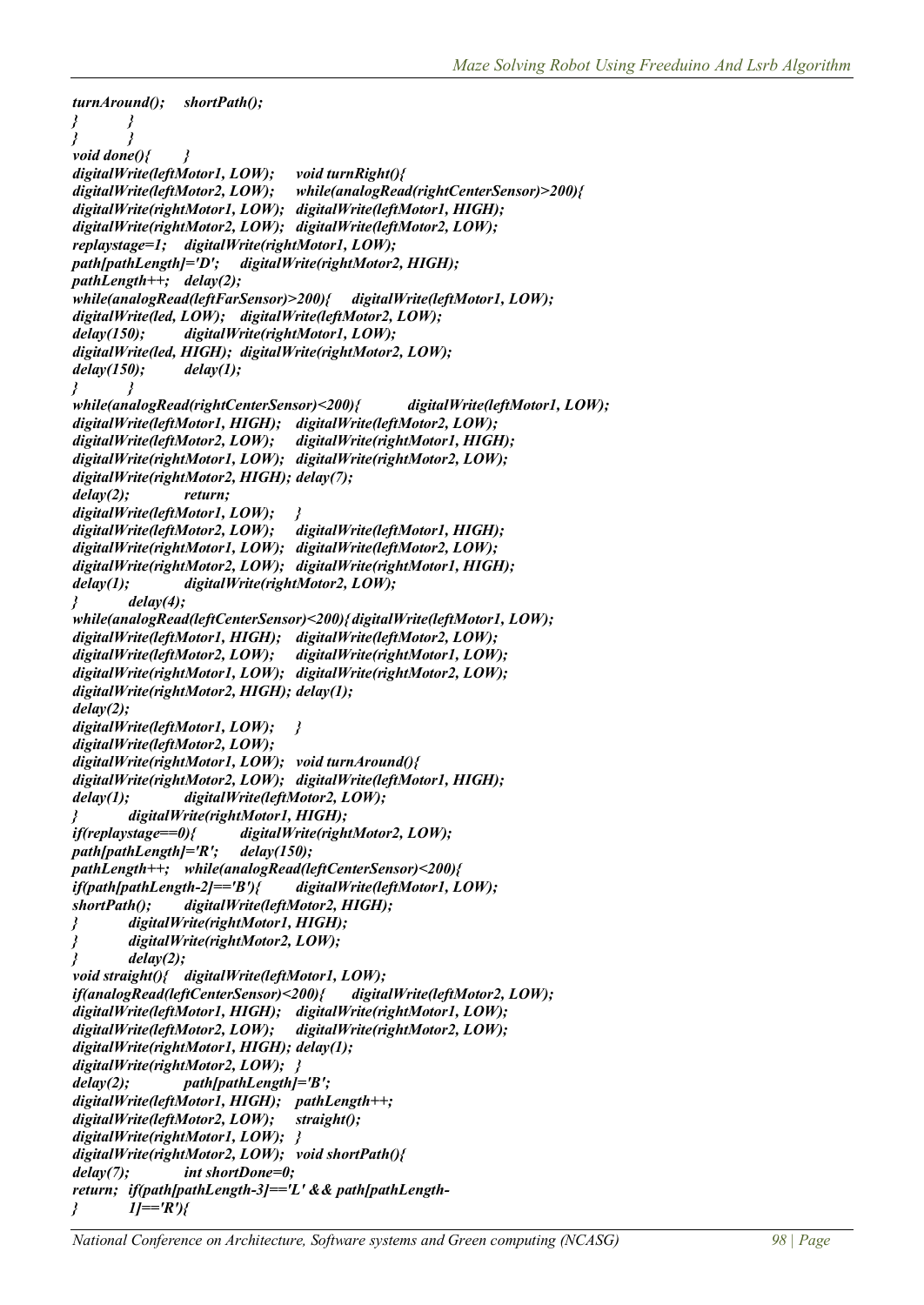```
if(analogRead(rightCenterSensor)<200){ pathLength-=3;
digitalWrite(leftMotor1, HIGH); path[pathLength]='B';
digitalWrite(leftMotor2, LOW); shortDone=1;
digitalWrite(rightMotor1, HIGH); }
digitalWrite(rightMotor2, LOW); if(path[pathLength-3]=='L' && path[pathLength-
delay(2); 1]=='S' && shortDone==0){
pathLength-=3; digitalWrite(leftMotor2, LOW);
path[pathLength]='R'; digitalWrite(rightMotor1, HIGH);
shortDone=1; digitalWrite(rightMotor2, LOW);
                                   } delay(150);
if(path[pathLength-3]=='R' && path[pathLength- turnLeft();
1]=='L' && shortDone==0){ }
pathLength-=3; if(path[readLength]=='R'){
path[pathLength]='B'; digitalWrite(leftMotor1, HIGH);
shortDone=1; digitalWrite(leftMotor2, LOW);
                                   } digitalWrite(rightMotor1, HIGH);
if(path[pathLength-3]=='S' && path[pathLength- digitalWrite(rightMotor2, LOW);
1]=='L' && shortDone==0){ delay(150);
pathLength-=3; turnRight();
path[pathLength]='R'; }
shortDone=1; if(path[readLength]=='S'){
} digitalWrite(leftMotor1, HIGH);
if(path[pathLength-3]=='S' && path[pathLength- digitalWrite(leftMotor2, LOW);
1]=='S' && shortDone==0){ digitalWrite(rightMotor1, HIGH);
pathLength-=3; digitalWrite(rightMotor2, LOW);
path[pathLength]='B'; delay(150);
shortDone=1; straight();
} }
if(path[pathLength-3]=='L' && path[pathLength- readLength++;
1]=='L' && shortDone==0){ }
pathLength-=3; replay();
path[pathLength]='S'; }
shortDone=1; void endMotion(){
                                   } digitalWrite(led, LOW);
path[pathLength+1]='D'; delay(500);
path[pathLength+2]='D'; digitalWrite(led, HIGH);
pathLength++; delay(200);
                                   } digitalWrite(led, LOW);
void replay(){ delay(200);
readSensors(); digitalWrite(led, HIGH);
if(leftFarReading<200 && rightFarReading<200){ delay(500);
straight(); endMotion();
} }
else{ after the program click compile and if any error
if(path[readLength]=='D'){ occurred just currect it and again compile and if no
digitalWrite(leftMotor1, HIGH); error then we click the tools menu and select typeof
digitalWrite(leftMotor2, LOW); board and port and next to click the upload button.
digitalWrite(rightMotor1, HIGH);
                                   These are the steps to code compile and transfer the
digitalWrite(rightMotor2, LOW);
                                   program from computer to Freeduino board.
delay(100);
digitalWrite(leftMotor1, LOW);
digitalWrite(leftMotor2, LOW);
digitalWrite(rightMotor1, LOW);
digitalWrite(rightMotor2, LOW);
endMotion();
}
```